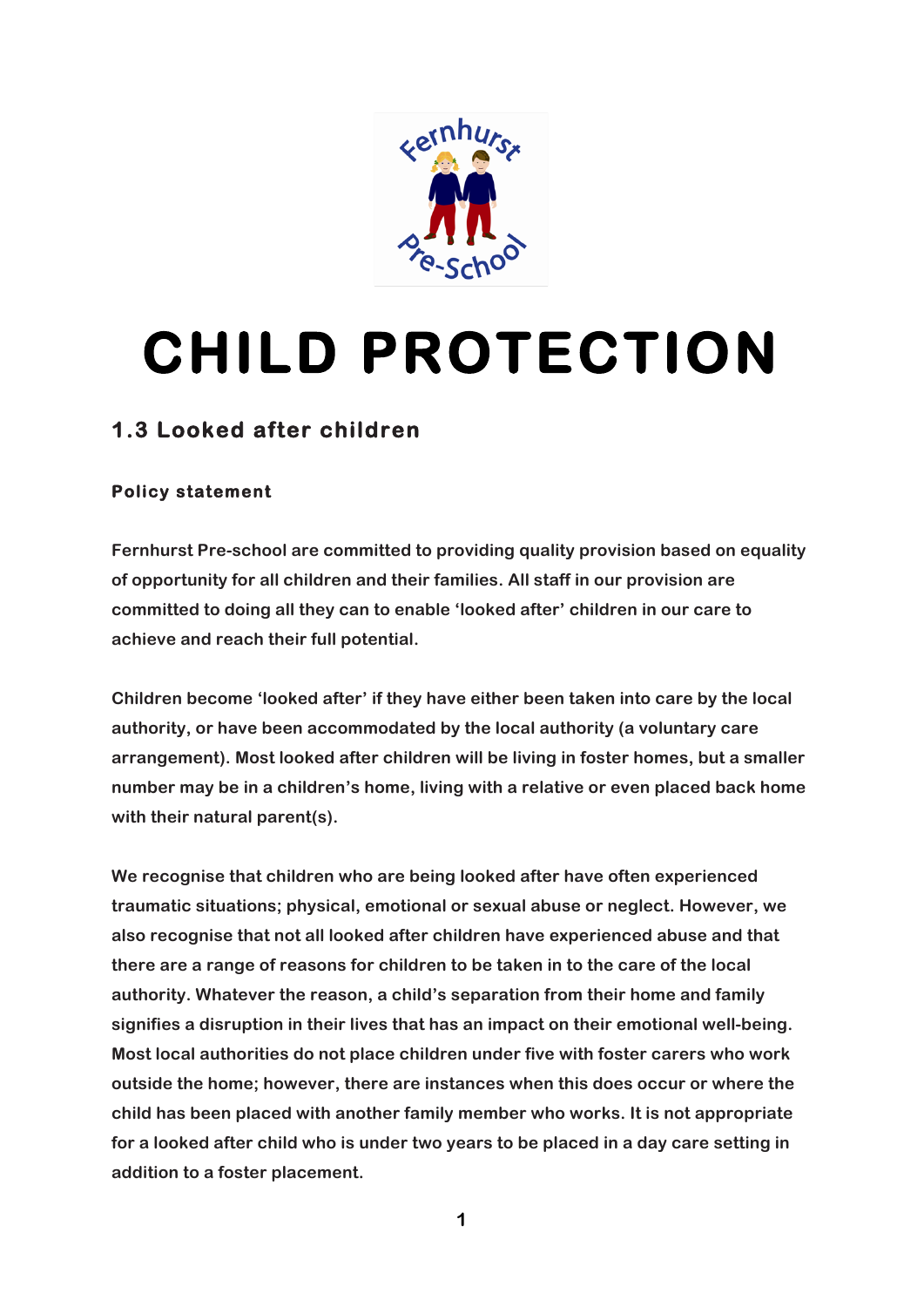**We place emphasis on promoting children's right to be strong, resilient and listened to. Our policy and practice guidelines for looked after children are based on two important concepts: attachment and resilience. The basis of this is to promote secure attachments in children's lives, as the foundation for resilience. These aspects of well-being underpin the child's responsiveness to learning and enable the development of positive dispositions for learning. For young children to get the most out of educational opportunities they need to be settled enough with their carer to be able to cope with further separation, a new environment and new expectations made upon them.**

#### **Principles**

- § **The term 'looked after child' denotes a child's current legal status; this term is never used to categorise a child as standing out from others. We do not refer to such a child using acronyms such as LAC.**
- § **We do not offer placements for babies and children under two years; we offer instead a mum and toddler group once a week to enable a child to play and engage with other children while their carer stays with them.**
- § **In exceptional circumstances, we offer places to two-year-old children who are in care. In such cases, the child should have been with the foster carer for at least two months and show signs of having formed a secure attachment to the carer, and the placement in the setting will last a minimum of three months.**
- § **We offer places for funded two, three and four-year-olds who are in care to ensure they receive their entitlement to early education. We expect that a child will have been with a foster carer for a minimum of one month and that they will have formed a secure attachment to the carer. We expect that the placement in the setting will last a minimum of six weeks.**
- We will always offer 'stay and play' provision for a child who is two to five years **old who is still settling with their foster carer, or who is only temporarily being looked after.**
- Where a child who normally attends our setting is taken into care and is cared for **by a local foster carer, we will continue to offer the placement for the child.**

#### **Procedures**

§ **The designated person for looked after children is the designated child protection co-ordinator.**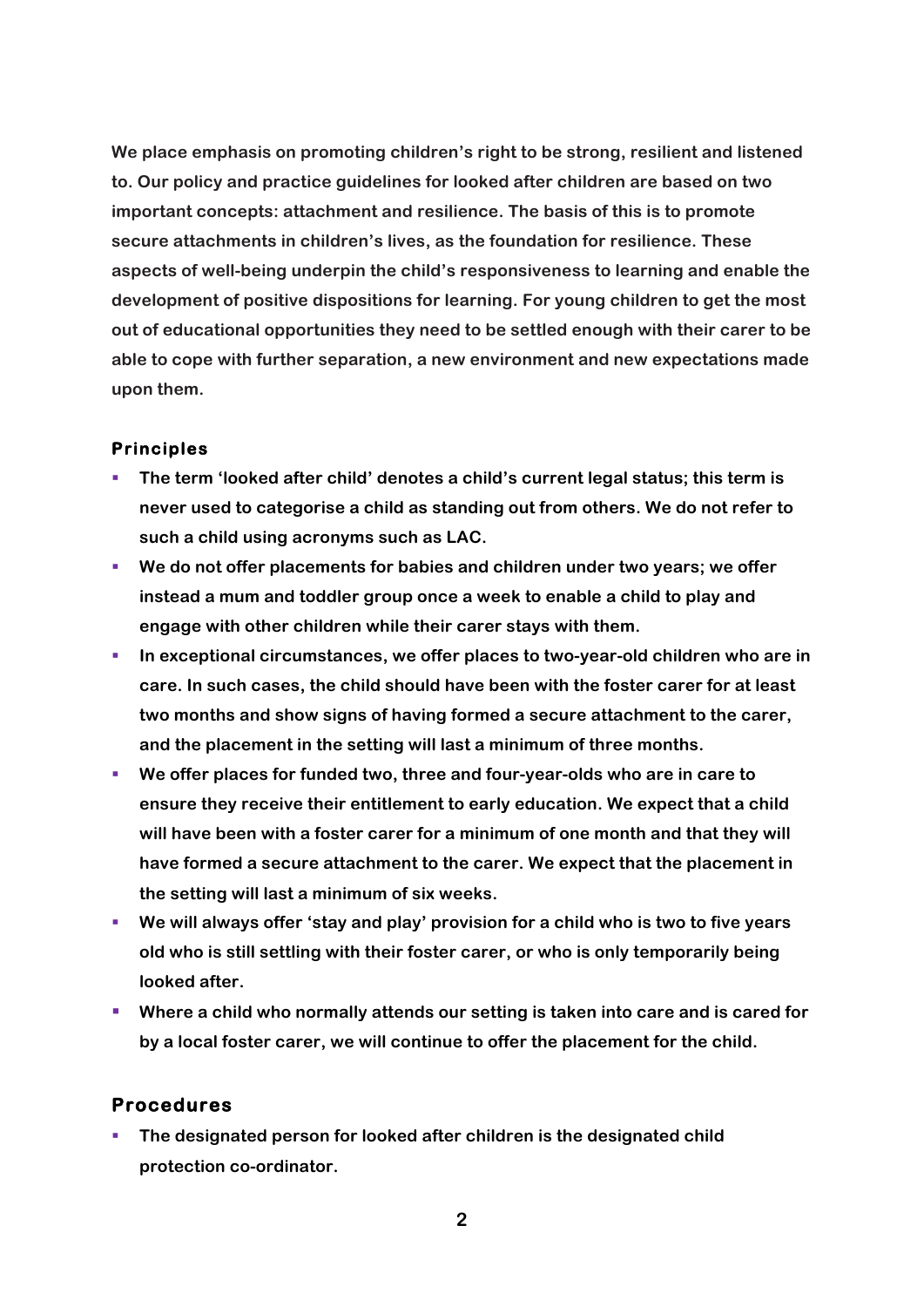- § **Every child is allocated a key person and a 'buddy' key person before they start and this is no different for a looked after child. The designated person ensures the key person has the information, support and training necessary to meet the looked after child's needs.**
- § **The designated person and the key person liaise with agencies, professionals and practitioners involved with the child and his or her family and ensure that appropriate information is gained and shared.**
- § **The setting recognises the role of the local authority children's social care department as the child's 'corporate parent' and the key agency in determining what takes place with the child. Nothing changes, especially with regard to the birth parent's or foster carer's role in relation to the setting, without prior discussion and agreement with the child's social worker.**
- § **At the start of a placement there is a professional's meeting to determine the objectives of the placement and draw up a care plan that incorporates the child's learning needs. This plan is reviewed after two weeks, six weeks and three months. Thereafter at three to six monthly intervals.**
- **FIGURE 1** The care plan needs to consider issues for the child such as:
	- **- their emotional needs and how they are to be met;**
	- **- how any emotional issues and problems that affect behaviour are to be managed;**
	- **- their sense of self, culture, language(s) and identity – and how this is to be supported;**
	- **- their need for sociability and friendship;**
	- **- their interests and abilities and possible learning journey pathway; and**
	- **- how any special needs will be supported.**
- In addition the care plan will also consider:
	- **- how information will be shared with the foster carer and local authority (as the 'corporate parent') as well as what information is shared with whom and how it will be recorded and stored;**
	- **- what contact the child has with his/her birth parent(s) and what arrangements will be in place for supervised contact. If this is to be at the setting, when, where and what form the contact will take will be discussed and agreed;**
	- **- what written reporting is required;**
	- **- wherever possible, and where the plan is for the child to return home, the birth parent(s) should be involved in planning; and**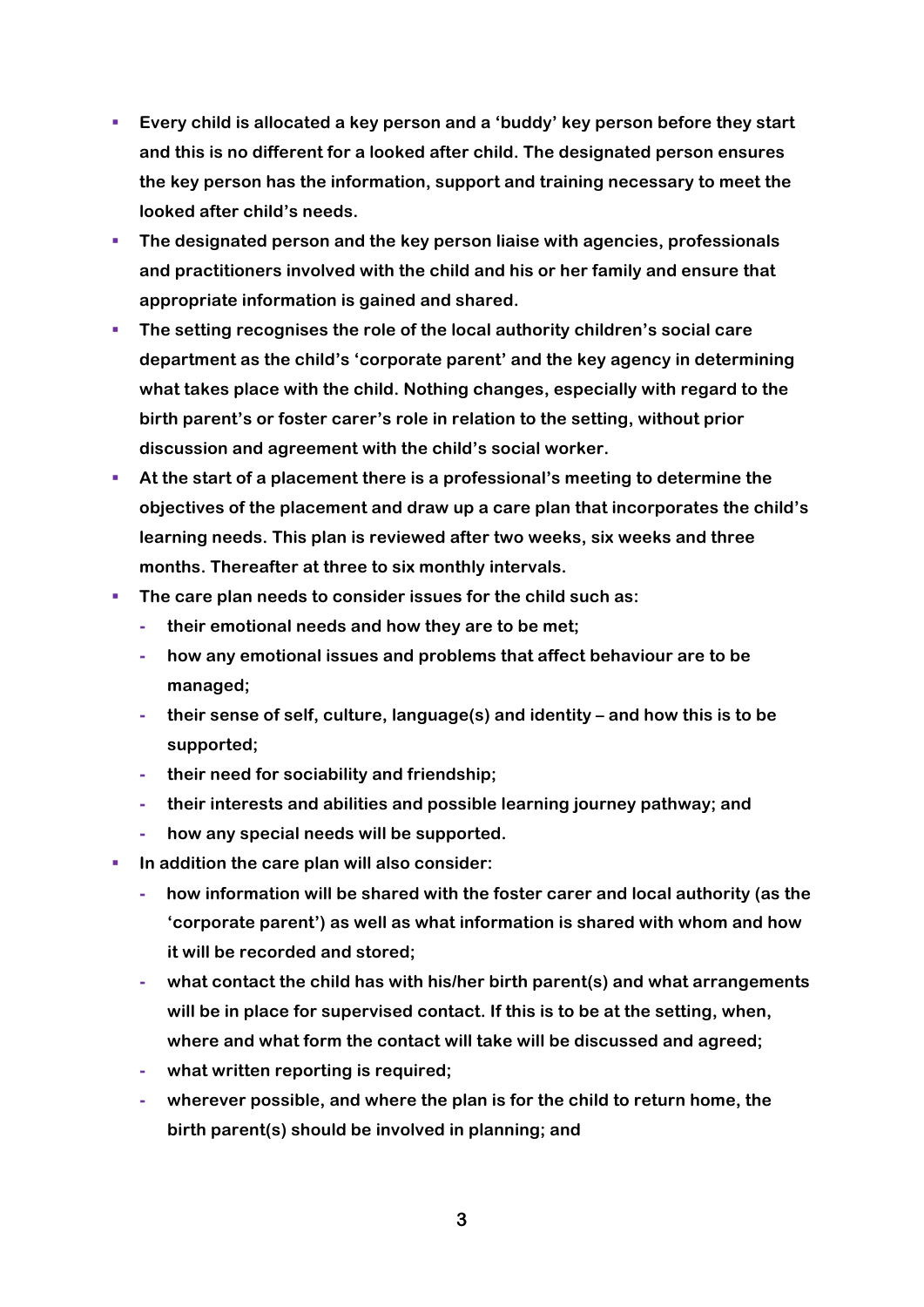- **- with the social worker's agreement, and as part of the plan, the birth parent(s) should be involved in the setting's activities that include parents, such as outings and fun-days etc. alongside the foster carer.**
- **The settling-in process for the child is agreed. It should be the same as for any other child, with the foster carer taking the place of the parent, unless otherwise agreed. It is even more important that the 'proximity' stage is followed until it is visible that the child has formed a sufficient relationship with his or her key person for them to act as a 'secure base' to allow the gradual separation from the foster carer. This process may take longer in some cases, so time needs to be allowed for it to take place without causing further distress or anxiety to the child.**
- In the first two weeks after settling-in, the child's well-being is the focus of **observation, their sociability and their ability to manage their feelings with or without support.**
- § **Further observations about communication, interests and abilities will be noted to firm a picture of the whole child in relation to the Early Years Foundation Stage prime and specific areas of learning and development.**
- § **Concerns about the child will be noted in the child's file and discussed with the foster carer.**
- **EXPLO IF the concerns are about the foster carer's treatment of the child, or if abuse is suspected, these are recorded in the child's file and reported to the child's social care worker according to the setting's safeguarding children procedure.**
- § **Regular contact should be maintained with the social worker through planned meetings that will include the foster carer.**
- § **The transition to school will be handled sensitively. The designated person and/or the child's key person will liaise with the school, passing on relevant information and documentation with the agreement of the looked after child's birth parents.**

#### **Further guidance**

- § **Guidance on the Education of Children and Young People in Public Care (DfEE 2000)**
- § **Who Does What: How Social Workers and Carers can Support the Education of Looked After Children (DfES 2005)**
- § **Supporting Looked After Learners - A Practical Guide for School Governors (DfES 2006)**